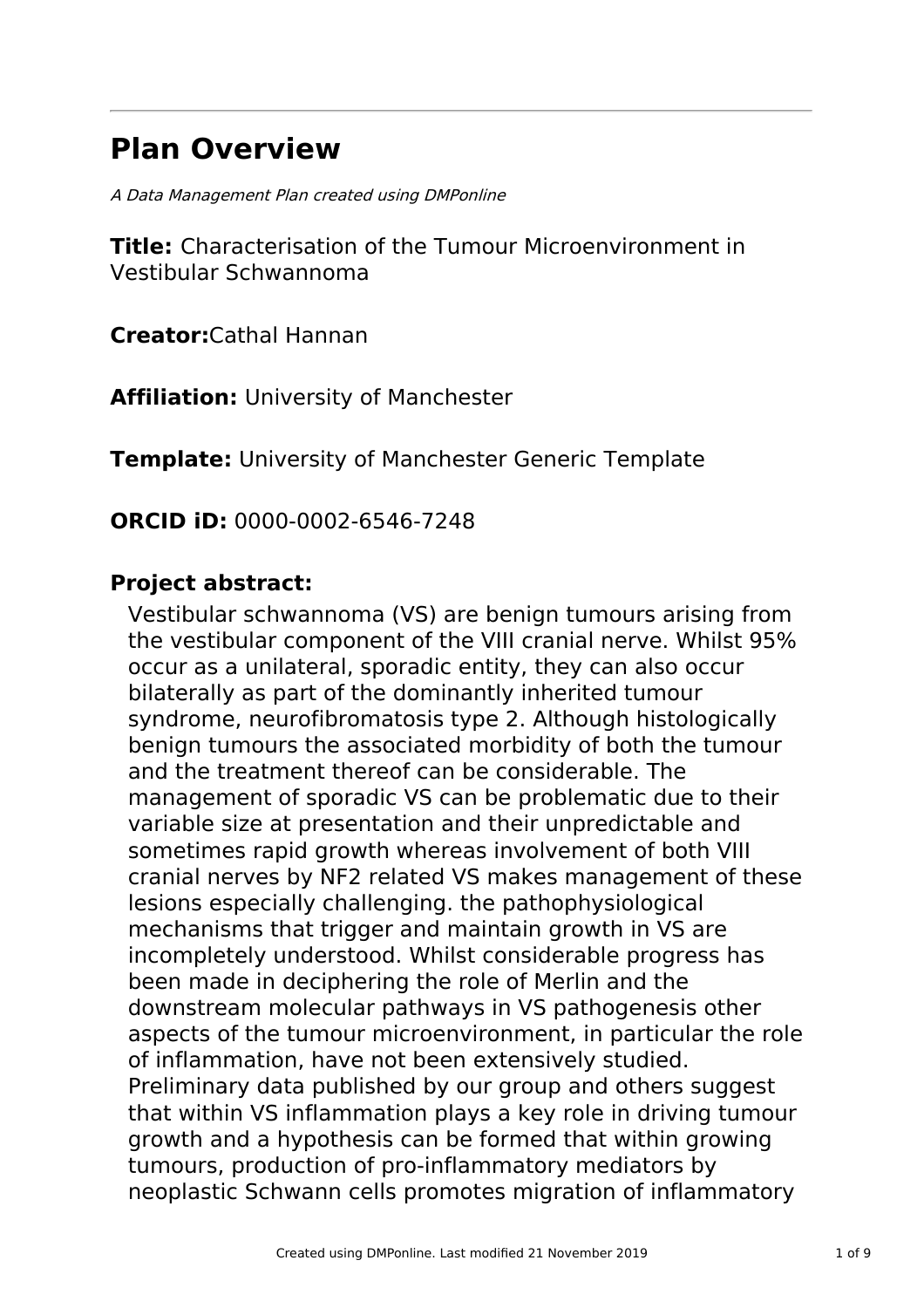cells from the vasculature into the tumour. This research aims to characterise the exact nature of this process, with the aim of ultimately identifying targetable pathways to attenuate the growth of these tumours.

**ID:** 46027

**Last modified:** 21-11-2019

### **Grant number / URL:** R123670

### **Copyright information:**

The above plan creator(s) have agreed that others may use as much of the text of this plan as they would like in their own plans, and customise it as necessary. You do not need to credit the creator(s) as the source of the language used, but using any of the plan's text does not imply that the creator(s) endorse, or have any relationship to, your project or proposal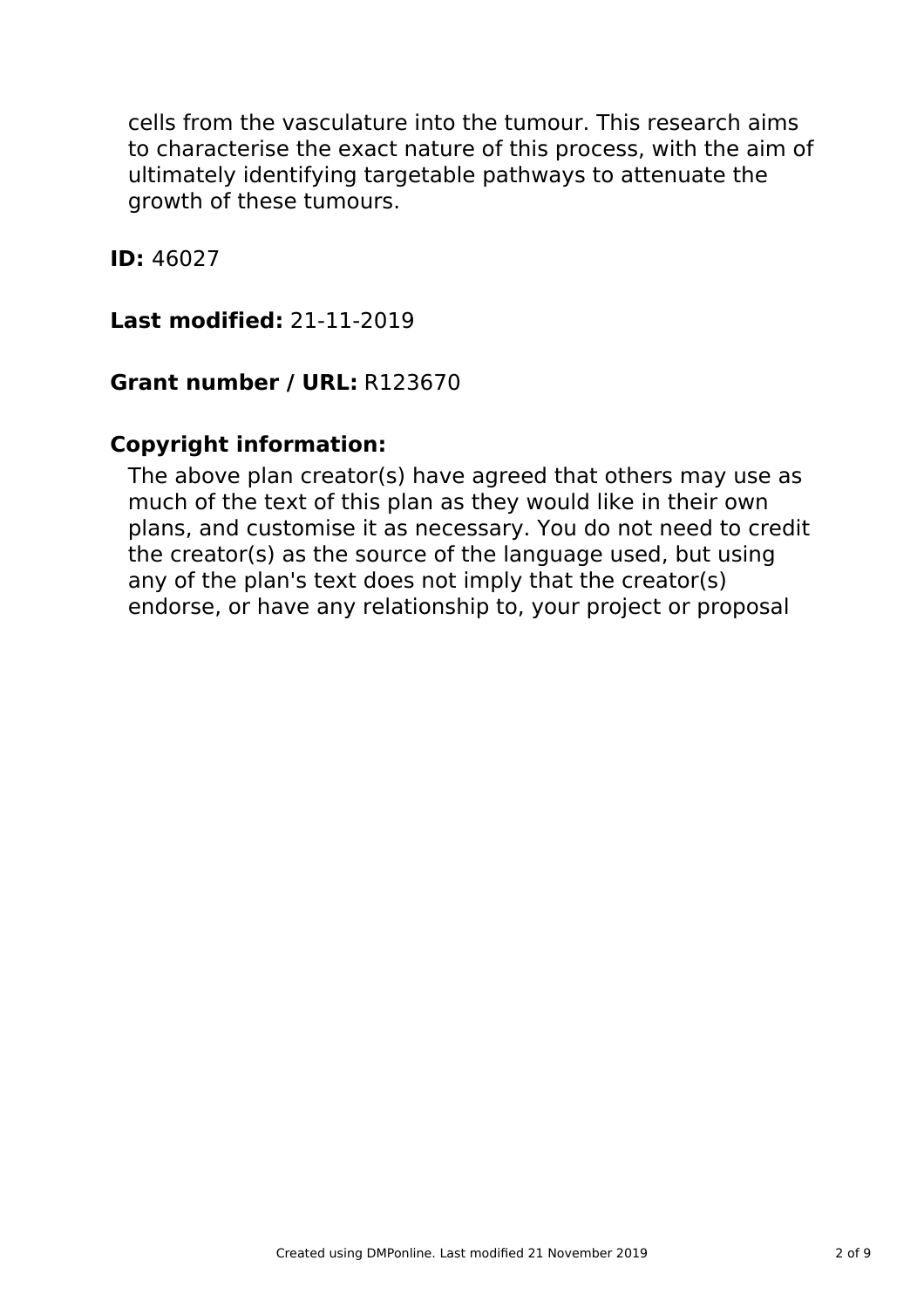# **Characterisation of the Tumour Microenvironment in Vestibular Schwannoma**

### **Manchester Data Management Outline**

### **1. Will this project be reviewed by any of the following bodies (please select all that apply)?**

- Funder
- **•** Ethics

### **2. Is The University of Manchester collaborating with other institutions on this project?**

• No - only institution involved

### **3. What data will you use in this project (please select all that apply)?**

- Acquire new data
- Re-use existing data (please list below)

Within a cohort of patients that have been identified via an existing clinical database, clinical data which has been gathered as part of these patients' care will be accessed and utilised as part of this research project. This data will include information regarding the patients' medical history, clinical assessment at the time of presentation and the results of imaging studies.

### **4. Where will the data be stored and backed-up during the project lifetime?**

Other storage system (please list below)

Consent forms will be stored in a locked filing cabinet in an office accesible by keypad in the Clinical Sciences Building at Salford Royal NHS Foundation Trust. Consent forms will be destroyed when all of the relevant research data is anonymised, this will take place when the relevant aspects of the medical records have been accessed and the data collected.

The data collected will be stored in password protected Excel spreadsheets on the SRFT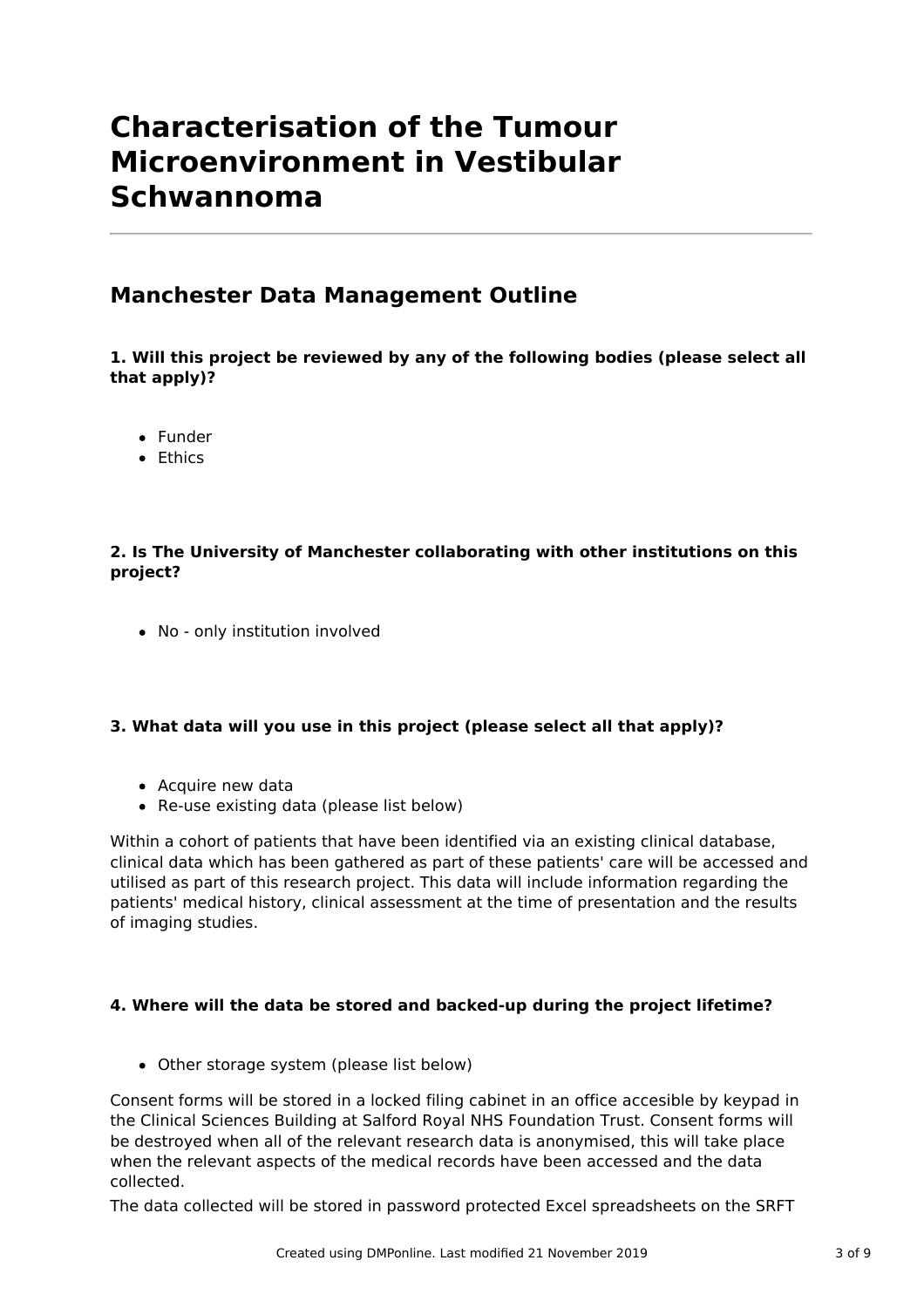NHS server. All files will be password protected, and only members of the direct care team will have access to files containing patient identifiable information. Members of the research team will have access to anonymised data. The passwords for the data will not be shared to anyone outside of the research team.Data generated from research within the study team will be stored on NHS computers for a maximum of 20 years from date of last publication.

### **5. If you will be using Research Data Storage, how much storage will you require?**

 $\bullet$  < 1 TB

### **6. Are you going to be working with a 3rd party data provider?**

 $\bullet$  No

**7. How long do you intend to keep your data for after the end of your project (in years)?**

 $\bullet$  11 - 20 years

#### **Questions about personal information**

**Personal information, also known as personal data, relates to identifiable living individuals. Special category personal data is more sensitive information such as medical records, ethnic background, religious beliefs, political opinions, sexual orientation and criminal convictions or offences information. If you are not using personal data then you can skip the rest of this section.**

**Please note that in line with data [protection](http://www.staffnet.manchester.ac.uk/igo/data-protection/what-is-data-protection/) law (the General Data Protection Regulation and Data Protection Act 2018), personal information should only be stored in an identifiable form for as long as is necessary for the project; it should be pseudonymised (partially de-identified) and/or anonymised (completely de—identified) as soon as practically possible. You must obtain the appropriate ethical [approval](http://www.staffnet.manchester.ac.uk/services/rbess/governance/ethics/new-online-system-for-ethics-review-erm/) in order to use identifiable personal data.**

### **8. What type of personal information will you be processing (please select all that apply)?**

- Personal information, including signed consent forms
- Pseudonymised personal data
- Special categories and criminal convictions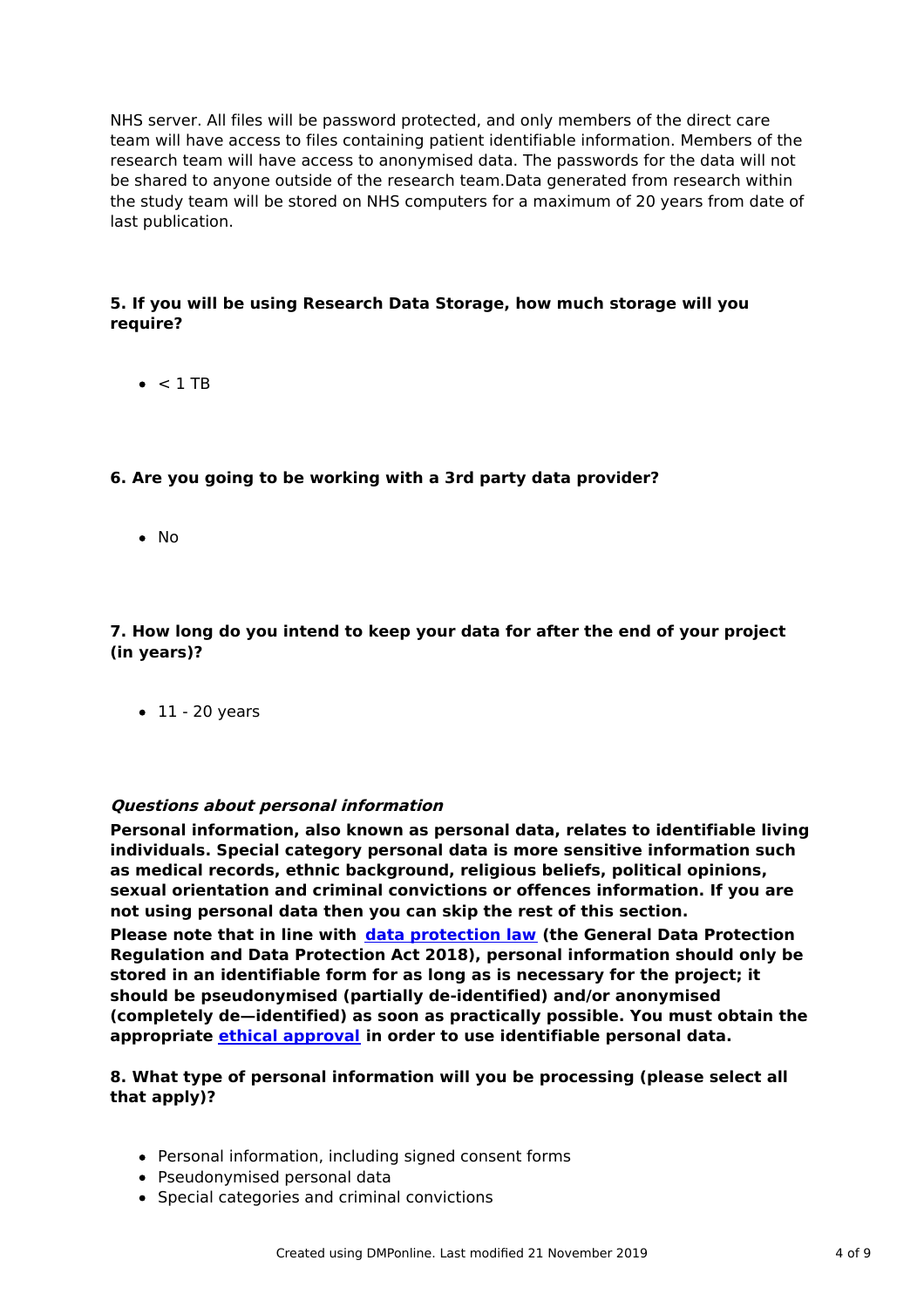Anonymised personal data

With respect to the prospective cohort of patients, these patients have/will have provided written, informed consent allowing access to their medical records and to access excess tumour tissue not required for clinical diagnostic work(via a separate ethically approved biobank, The Manchester Brain Tumour BioBank). The consent forms will be signed and dated by the patients, and stored until the data provided by accessing their medical records has been anonymised. These consent forms will be stored securely as described above.

We are in the process of applying for ethical approval to access the medical records and excess tumour tissue of a cohort of patients that did not provide consent at the time of their surgery, in accordance with the Medical Research Council guidance on the use of existing clinical archives.

#### **9. Please briefly outline how you plan to store, protect and ensure confidentiality of the participants' information.**

All patient data will be pseudo-anonymised with the use of their hospital number as the identifier. No other patient identifiable information will be collected as part of this study. The data will be stored in password encrypted Microsoft Excel spreadsheets stored on the Salford Royal Foundation Trust server. The password will be known only to members of the research team, and the server is only accessible to members of Salford Royal Foundation Trust.

### **10. If you are storing personal information (including contact details) will you need to keep it beyond the end of the project?**

Yes – the project relies on identifiable personal data in order to be understood

### **11. Will the participants' information (personal and/or sensitive) be shared with or accessed by anyone outside of the University of Manchester?**

Yes - Public institutions with contractual arrangements (e.g. NHS research sites)

#### **12. If you will be sharing personal information outside of the University of Manchester will the individual or organisation you are sharing with be outside the EEA?**

No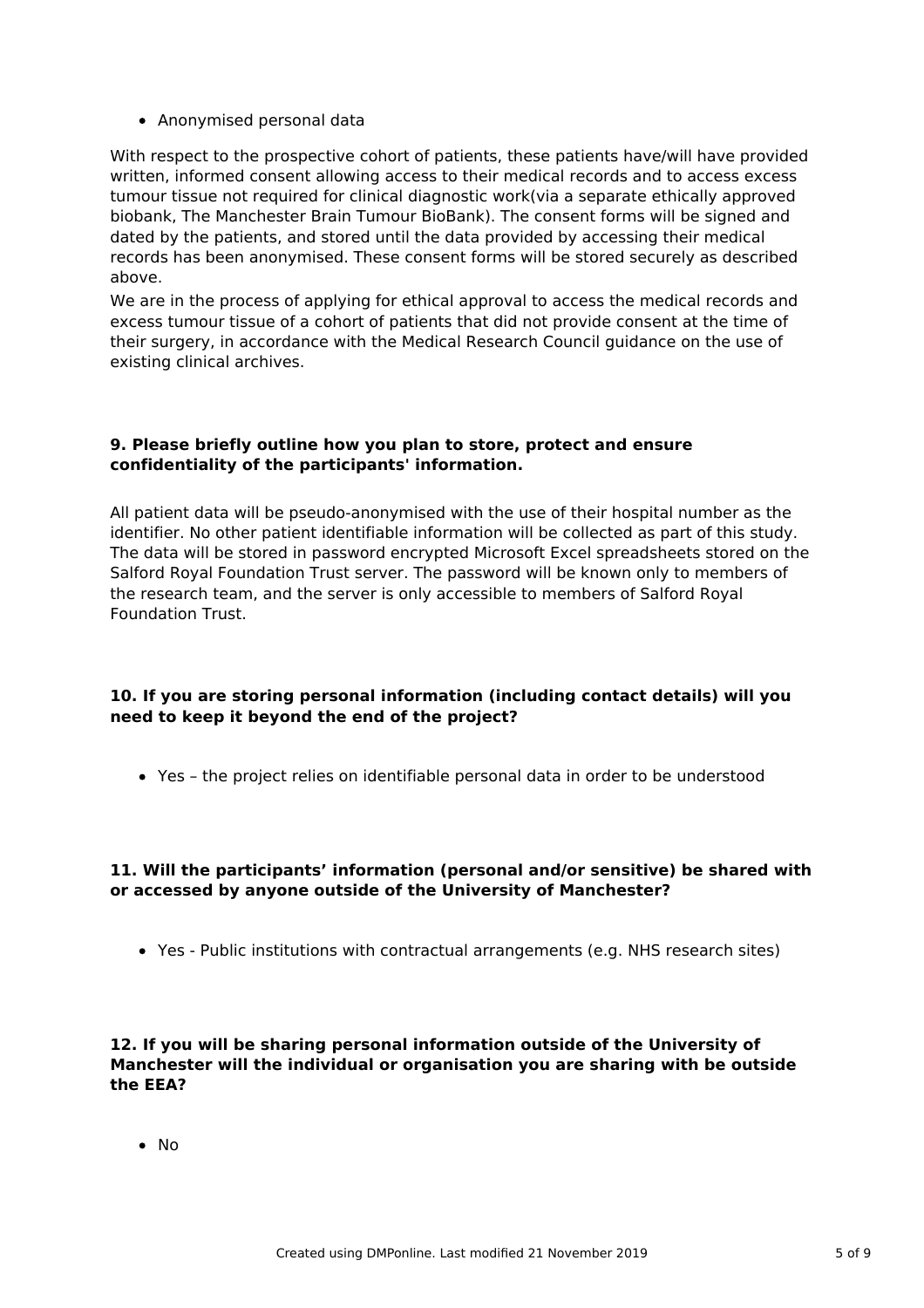#### **13. Are you planning to use the personal information for future purposes such as research?**

Yes

### **14. Who will act as the data custodian for this study, and so be responsible for the information involved?**

Prof. Andrew King

### **15. Please provide the date on which this plan was last reviewed (dd/mm/yyyy).**

01102019

# **Project details**

### **What is the purpose of your research project?**

The primary objective of the proposed study is to build upon our previous study findings and establish, through a large immunohistochemistry (IHC) analysis of previously resected tumour tissue, whether inflammation is a consistent feature within NF2 related and sporadic VS. Through this study we hope to not only establish the relationship between inflammation and tumour behaviour (size, growth rate) but also the key mediators (cytokines, chemokines) driving this inflammation with a view to identifying novel immune-related therapeutic targets.

A second question, having established the role that inflammation plays in tumour growth, is how can we quantify the inflammatory burden within an individual tumour and thereby stratify patients who may benefit most from immune targeting therapy. A blood-based biomarker which allows assessment of intratumoural inflammation but also helps identify the key systemic mediators driving this process would therefore be desirable. A second objective of the proposed study is to therefore establish through a prospective pilot study if plasma cytokine expression levels can be used as a biomarker of both tumour growth and intratumoural inflammation within sporadic VS.

### **What policies and guidelines on data management, data sharing, and data security are relevant to your research project?**

University of Manchester Data Management Policy Northern Care Alliance Privacy Policy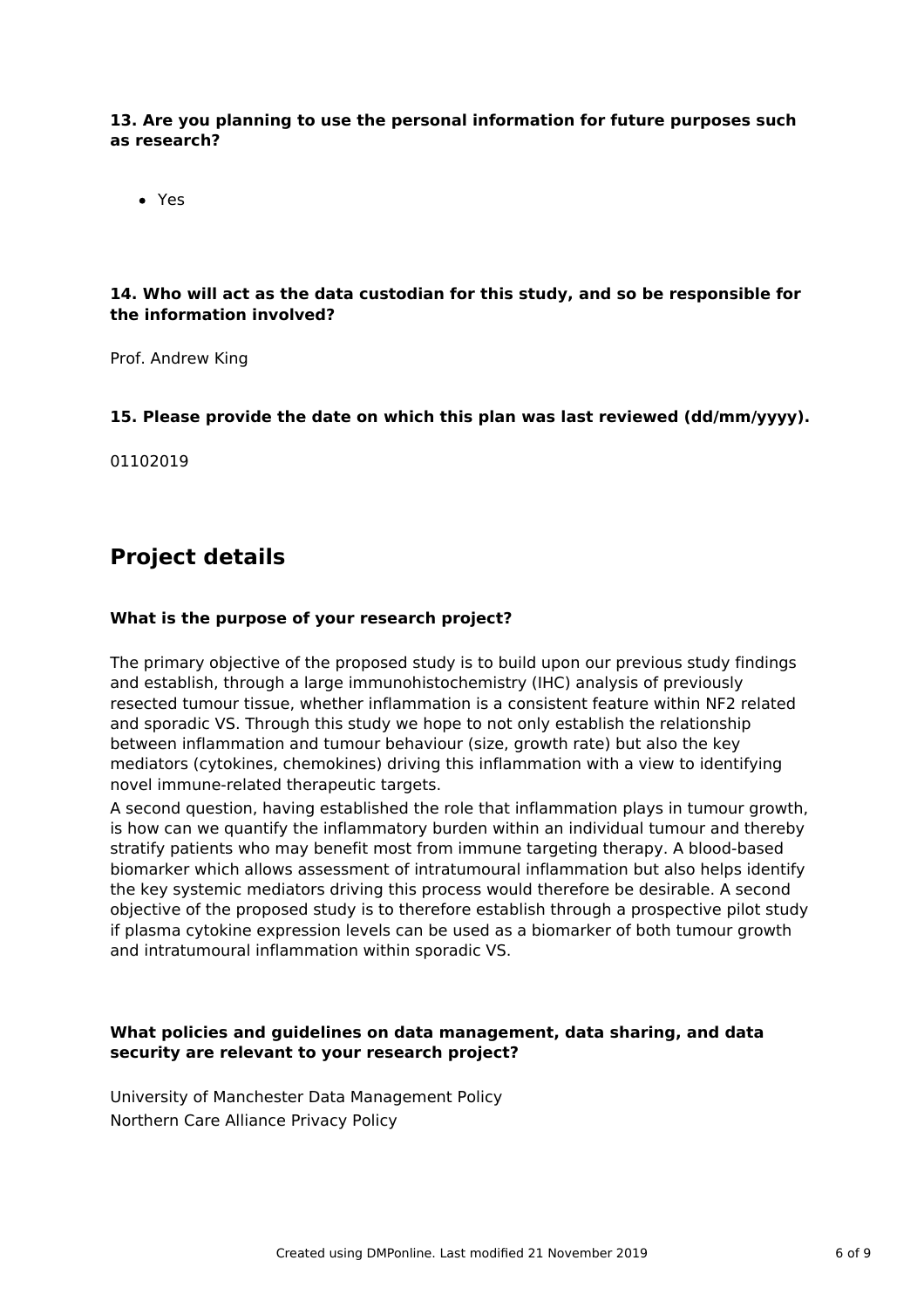# **Responsibilities and Resources**

### **Who will be responsible for data management?**

Mr. Cathal Hannan-Data Collection, Data Management, Data Analysis Prof. Andrew King-Project Supervision

### **What resources will you require to deliver your plan?**

None in addition to those already provided as a member of staff at SRFT

# **Data Collection**

### **What data will you collect or create?**

Patient Details-As described above, all data will be pseudo-anonymised by the use of a unique study number as the patient identifier. Data will be collected on the patients' medical history, their clinical assessment on presentation and the results of imaging studies. These will be collected in conjunction with information derived from the analysis of the patients' tumour tissue and peripheral blood. This data will be stored in password encrypted Microsoft Excel spreadsheets on the Salford Royal Foundation Trust NHS server. Access to the data will be restricted to a small number of people (<10) involved in this research project. We do not anticipate that this data will be re-used outside this research project.

### **How will the data be collected or created?**

All data will be collected by a single researcher (Mr. Cathal Hannan). All data will be collected using a standardised template within the aforementioned Microsoft Excel spreadsheets.

# **Documentation and Metadata**

### **What documentation and metadata will accompany the data?**

The file names of the data will include descriptive titles, detailing exactly which group of patients are represented in the data stored therein. The date the databases were created will form part of the file information stored on the computers. The data will be created by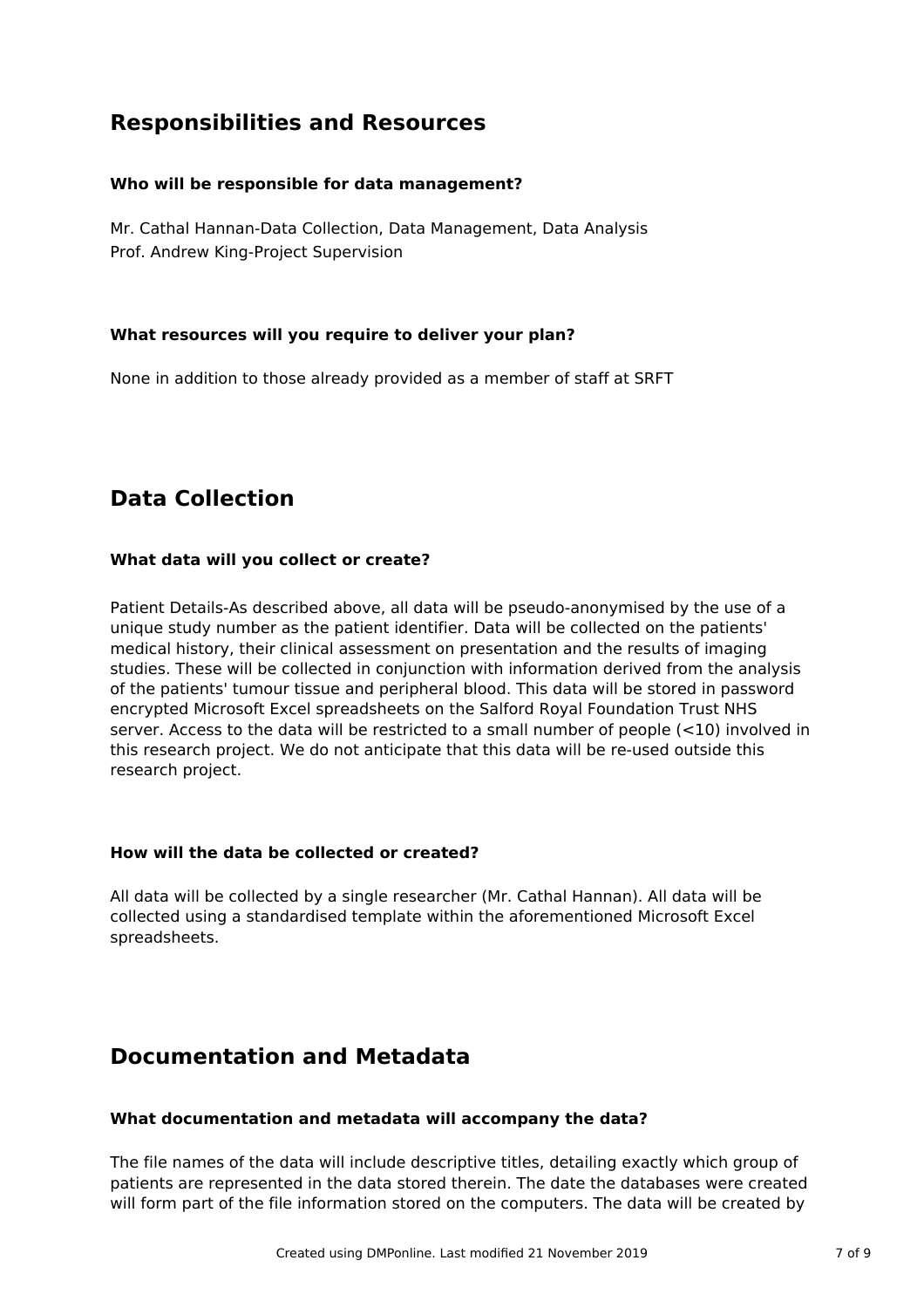review of the patients' electronic patient record, as well as by review of their tumour tissue and peripheral blood. This will be evident to secondary users on review of the database. All information will be stored within password encrypted Microsoft Excel spreadsheets.

# **Ethics and Legal Compliance**

#### **How will you manage any ethical issues?**

As previously mentioned, the data will be pseudo-anonymised via the use of a unique study number as the patient identifier. Ethical approval is currently being sought from the University of Manchester research ethics committee. All patients within the prospective cohort of this study will be asked to provide written consent for their tissue to be stored in the Manchester Brain Tumour BioBank and accessed for the purposes of research. With respect to access to the tumour tissue and medical records of the retrospective cohort of patients, we are in the process of obtaining ethical approval for this from an NHS REC and the HRA.

### **How will you manage copyright and Intellectual Property Rights (IPR) issues?**

The copyright and IPR will be owned by Mr. Cathal Hannan, as a student at the University of Manchester and in line with university policy in this regard. No patentable data will be included in the research databases.

# **Storage and backup**

### **How will the data be stored and backed up?**

The data will not be stored on laptops or external storage devices. At all times the data will be stored on the SRFT NHS server, which is backed up daily. As mentioned above, the data will be stored in password encrypted Microsoft Excel spreadsheets.

### **How will you manage access and security?**

Data access will be regulated by the use of password protected files. These files will be stored on the SRFT NHS server, which is backed up daily. The SRFT NHS server is only accessible to employees of the trust. The password will be known to a small number of people (<10) who are directly invovled in the research. The data will be directly collected